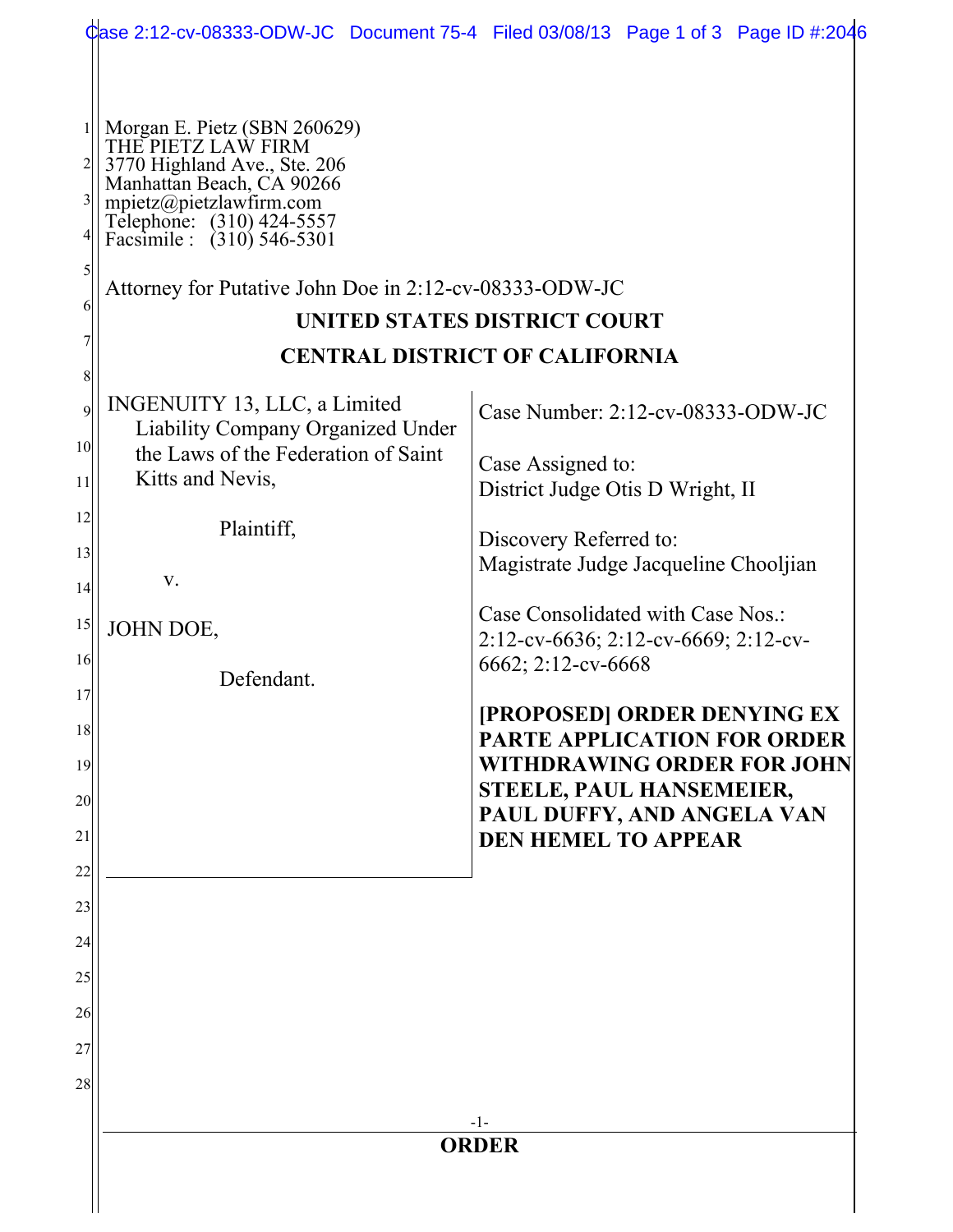## **ORDER**

The Court, having duly considered the "Ex Parte Application for Order Withdrawing Order for John Steele, Paul Hansemeier, Paul Duffy, and Angela Van Den Hemel to Appear" (the "**Application**") filed by specially appearing counsel, and the opposition thereto, hereby rules as follows:

## **(a) Personal Jurisdiction**

John Steele has sent at least one demand letters into the State of California, seeking to pressure Internet users into settling copyright infringement claims. Dec'l of Nicholas Ranallo, Exh. 1. Further, Mr. Steele has conducted media interviews, with California publications, about his California cases. *See* 

11 *http://www.sfgate.com/business/article/Lawsuit-says-grandma-illegally-*

12 13 *downloaded-porn-2354720.php.* Accordingly, both general and specific jurisdiction exists over John Steele.

Paul Hansemeier travelled to San Francisco California to appear as the 30(b)(6) deponent of AF Holdings, LLC in a case pending in the Northern District of California. *See* ECF No. 69. Accordingly, both general and specific jurisdiction exists over Paul Hansemeier.

Paul Duffy is a member of the State Bar of California.<sup>1</sup> Further, he substituted in as counsel of record in various AF Holdings and Ingenuity 13 cases pending in the Northern District of California (*see e.g.*, *Exhibit EE*<sup>2</sup>) and has attempted, at his own initiative, to meet and confer regarding this case, C.D. Cal. 12 cv-8333 (*see* Exhibit P). *See also* ECF No. 52, p. 10. Accordingly, both general and specific personal jurisdiction exists over California courts for Paul Duffy.

1

2

3

4

5

6

7

8

9

10

<sup>2</sup> The  $\frac{Exhibit}{Ext}$  lettering used herein refers to the  $\frac{Exhibits}{Ext}$  to prior declarations previously filed in this case *see* ECF Nos. 40-1; 40-2; 53-1; 53-2; 59-1; 59-2.

 <sup>1</sup> *See* http://members.calbar.ca.gov/fal/Member/Detail/224159